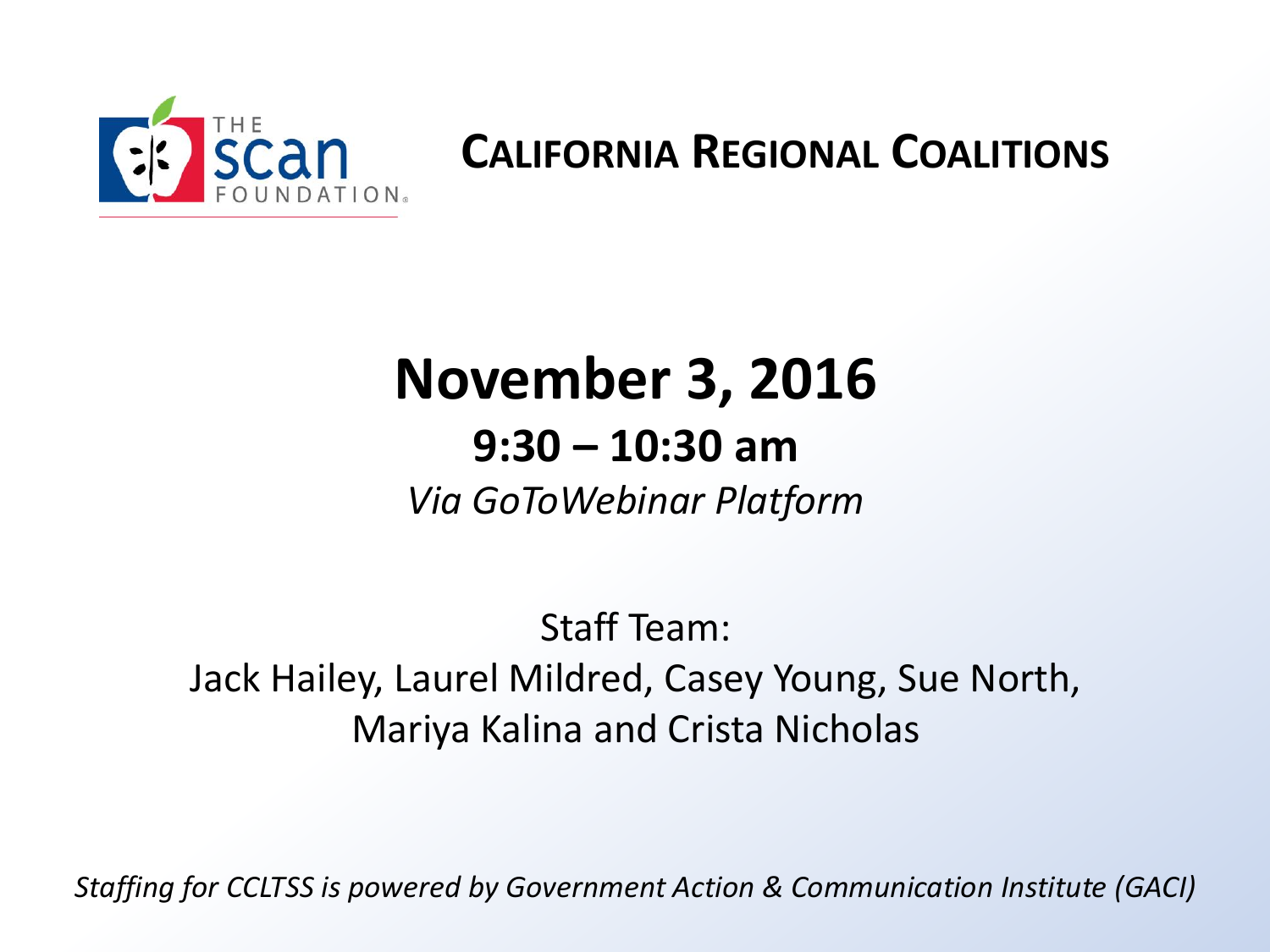## **BRIDGES IN AGING & DISABILITY**

#### **Ana Acton**

Community Living Implementation Council of Nevada County

#### **Pam Miller**

## Community Living Implementation Council of Nevada County

*Sue North, Moderator*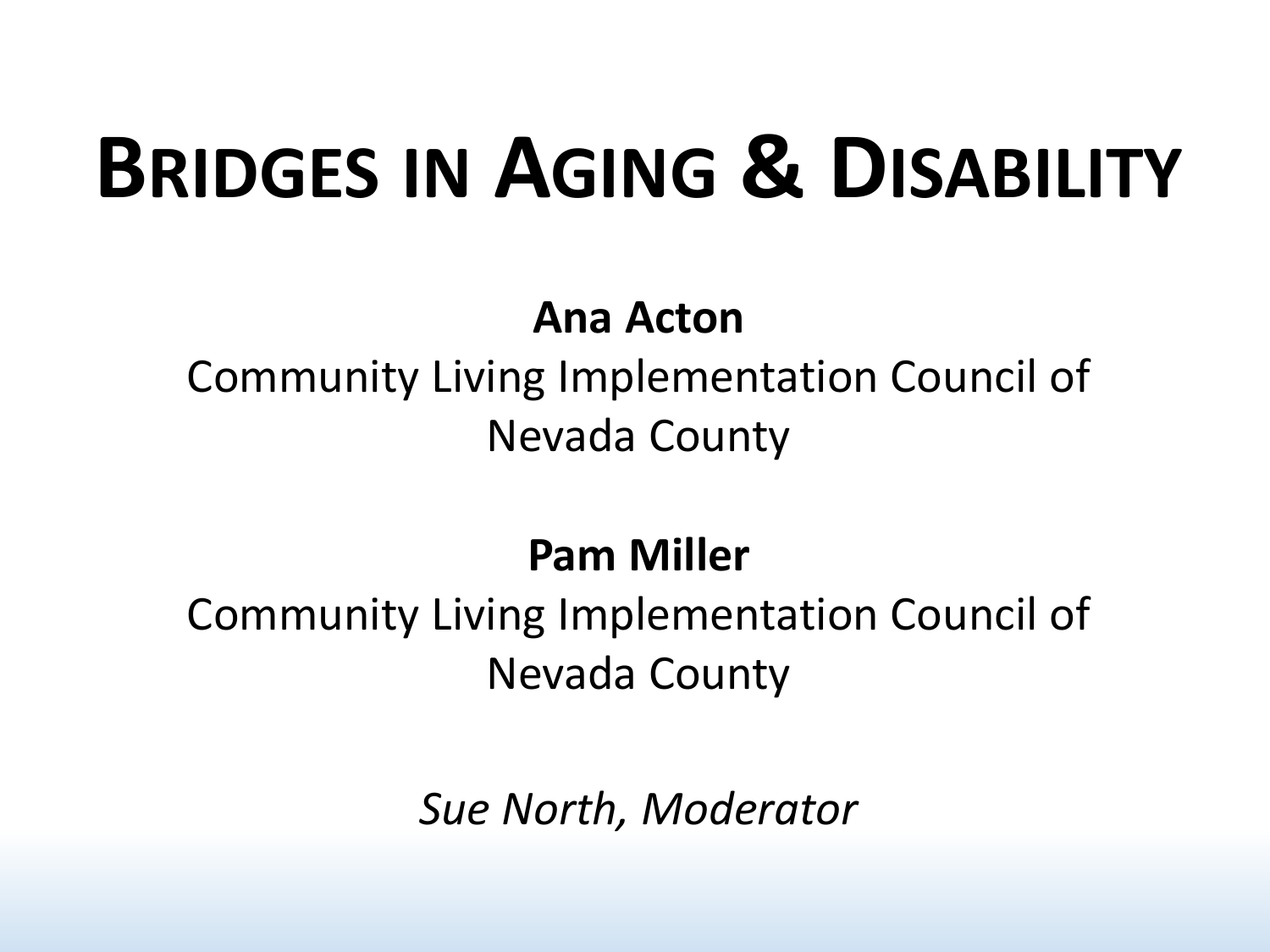## **There is an assumption that aging and disability have different concerns….**

Consider things we have heard:

- Employment is not a senior issue
- Aging organizations do not know how or are unwilling to provide reasonable accommodations
- Disability organizations have a view of disability as a positive while aging organizations do not always have the same view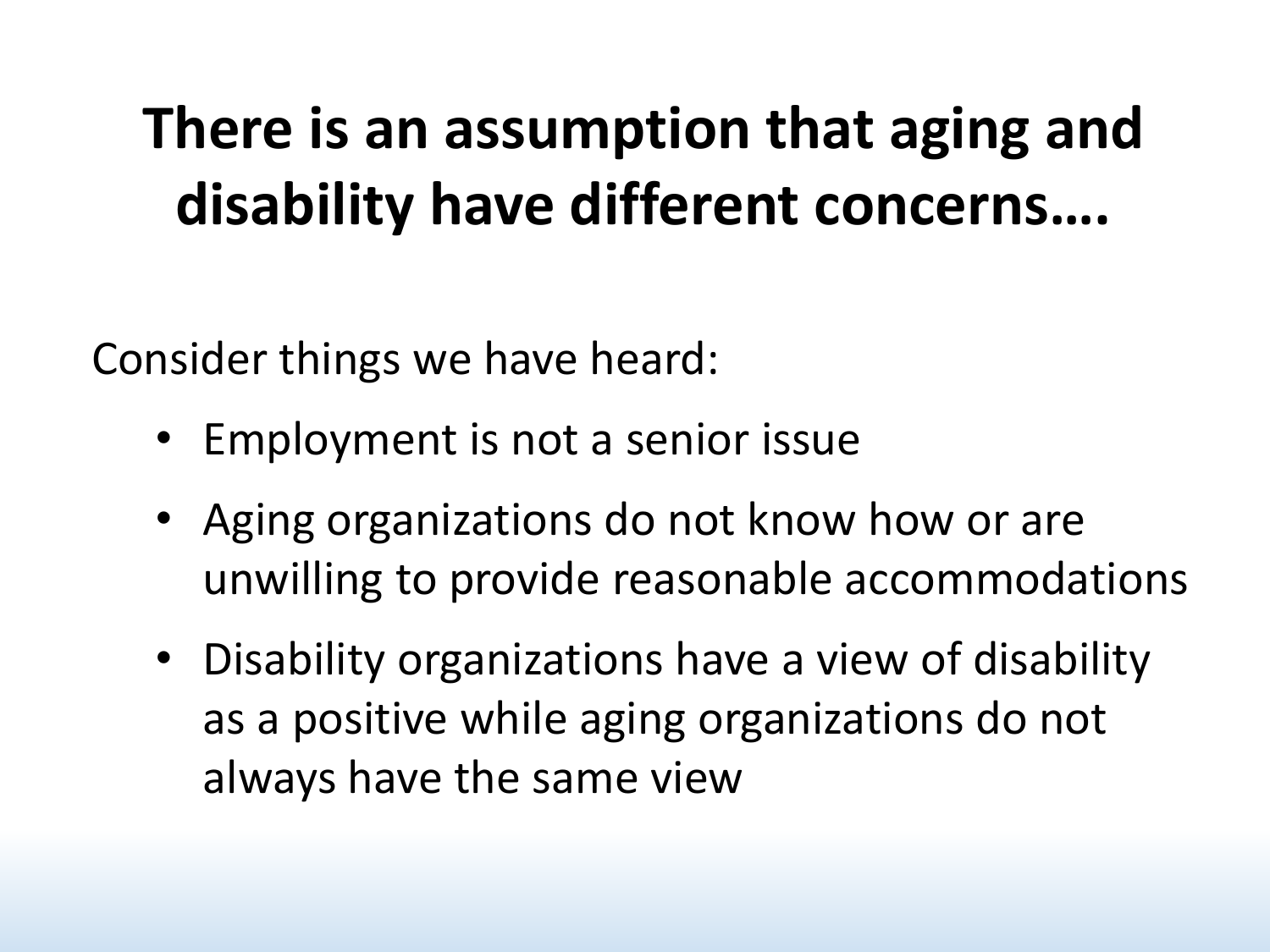## **But….there are many things in common…**

- Same functional needs regardless of age
- Needs assessments are often the same  $$ housing, transportation, personal care, etc.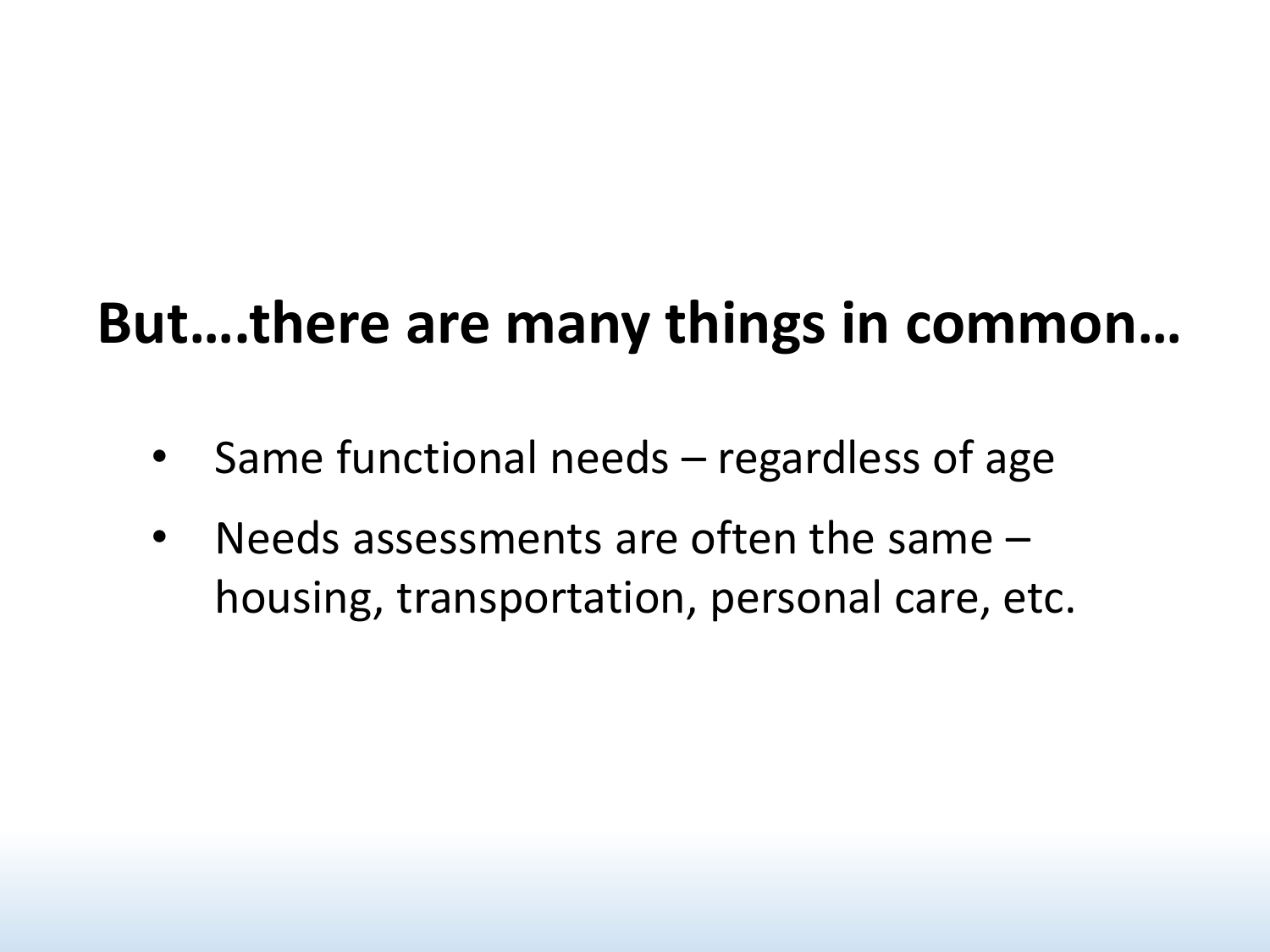## **The Disability Movement**

The disability movement has roots in civil rights – having had to respond to oppression…

It fostered a consumer centered philosophy (root of person-centered services).

Aging organizations have been viewed as being slow to embrace this approach, even though seniors were the first to benefit from involuntary commitment law(LPS).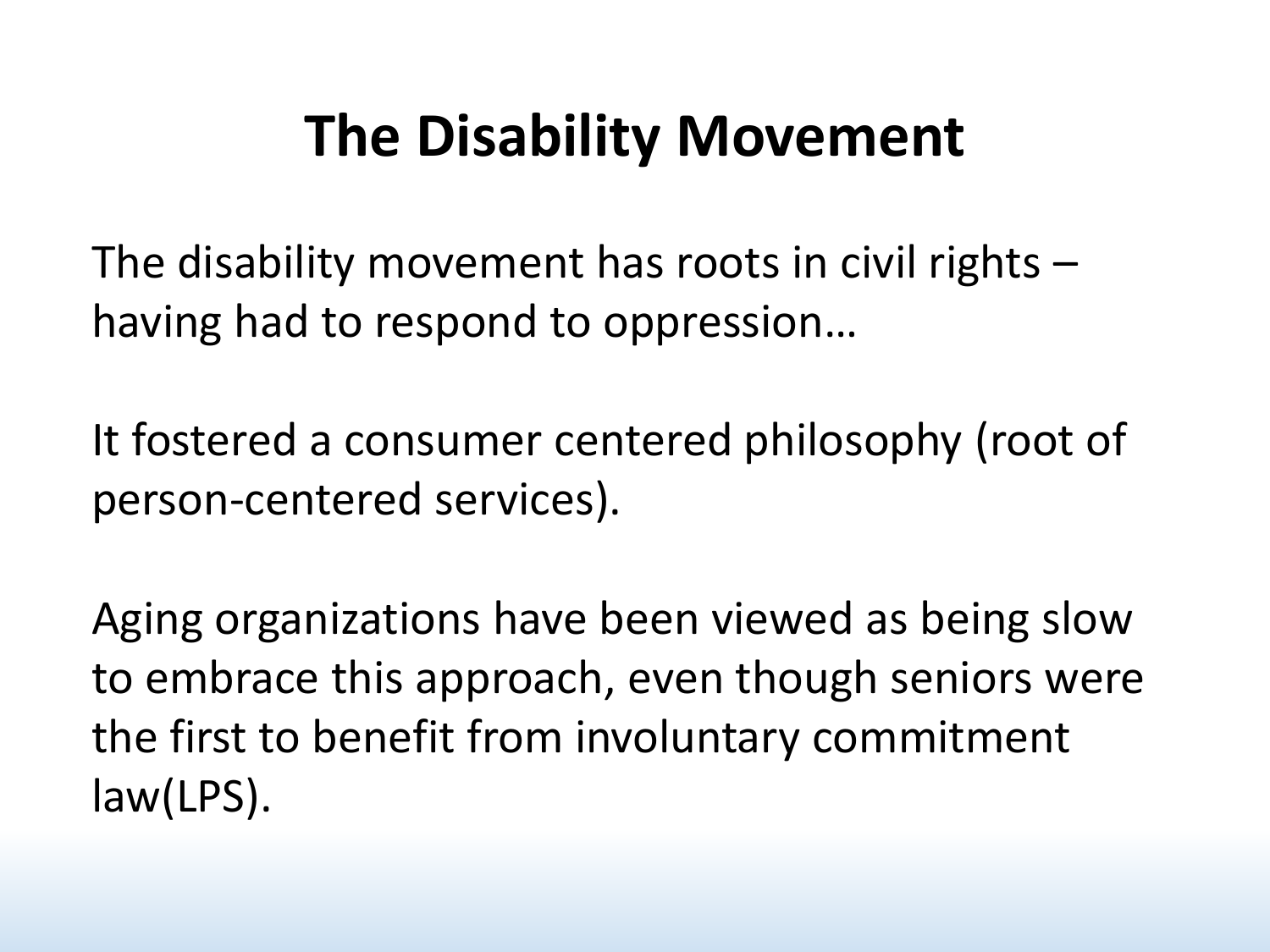## **Why have we had success with collaboration?**

- Live in aging/retirement community
- Diversification of funds applied for Older Americans Act funding
- Developed relationships many years ago
- Identified shared values and understanding that improvements for one population create improvements for the other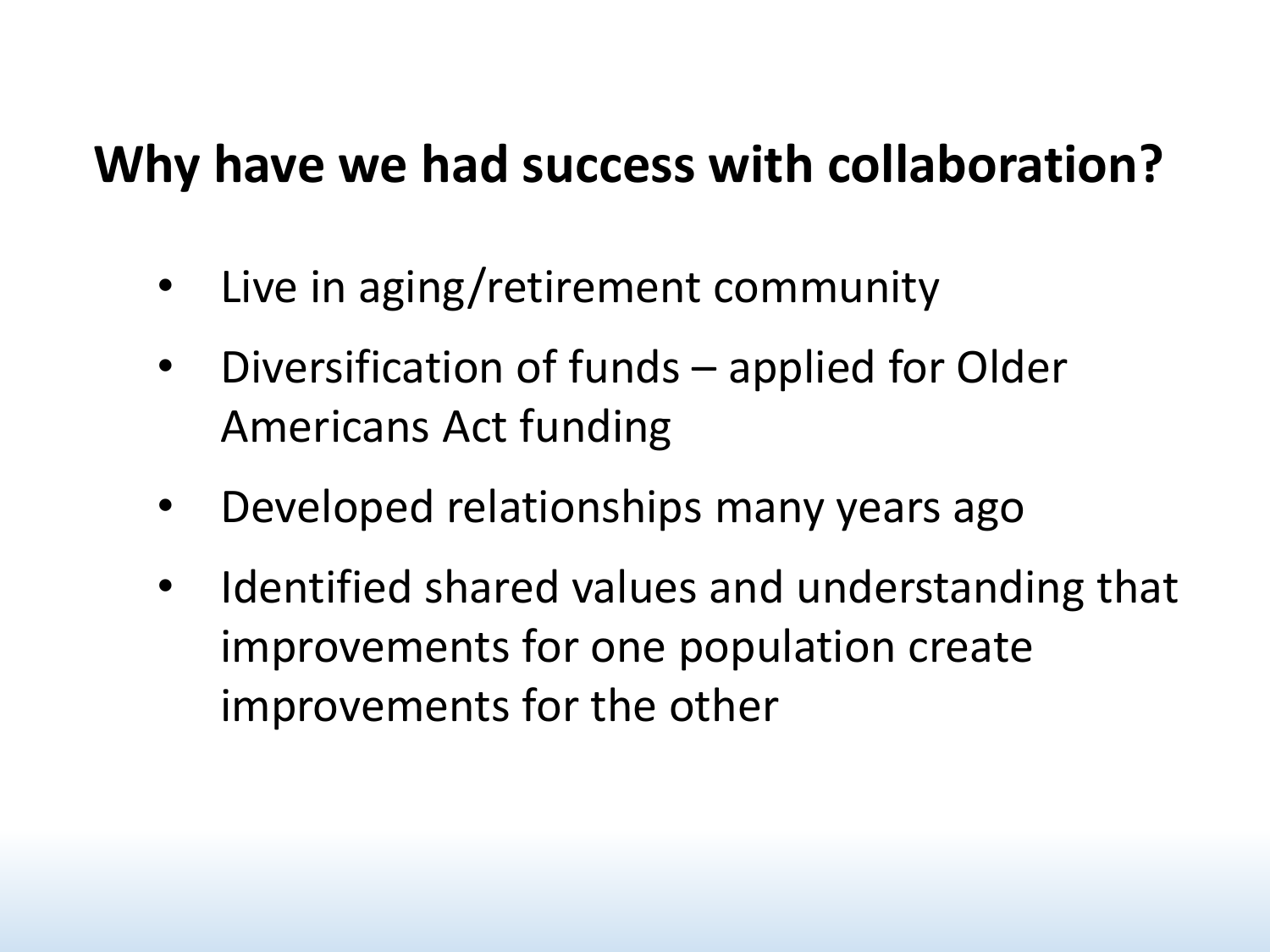## **Consider the Environment….**

- ACL bringing together the Older Americans Act, DD, ILCs
- Less funding and a need for better coordination and streamlined access for all
- California Collaborative
- Managed Care doesn't understand LTSS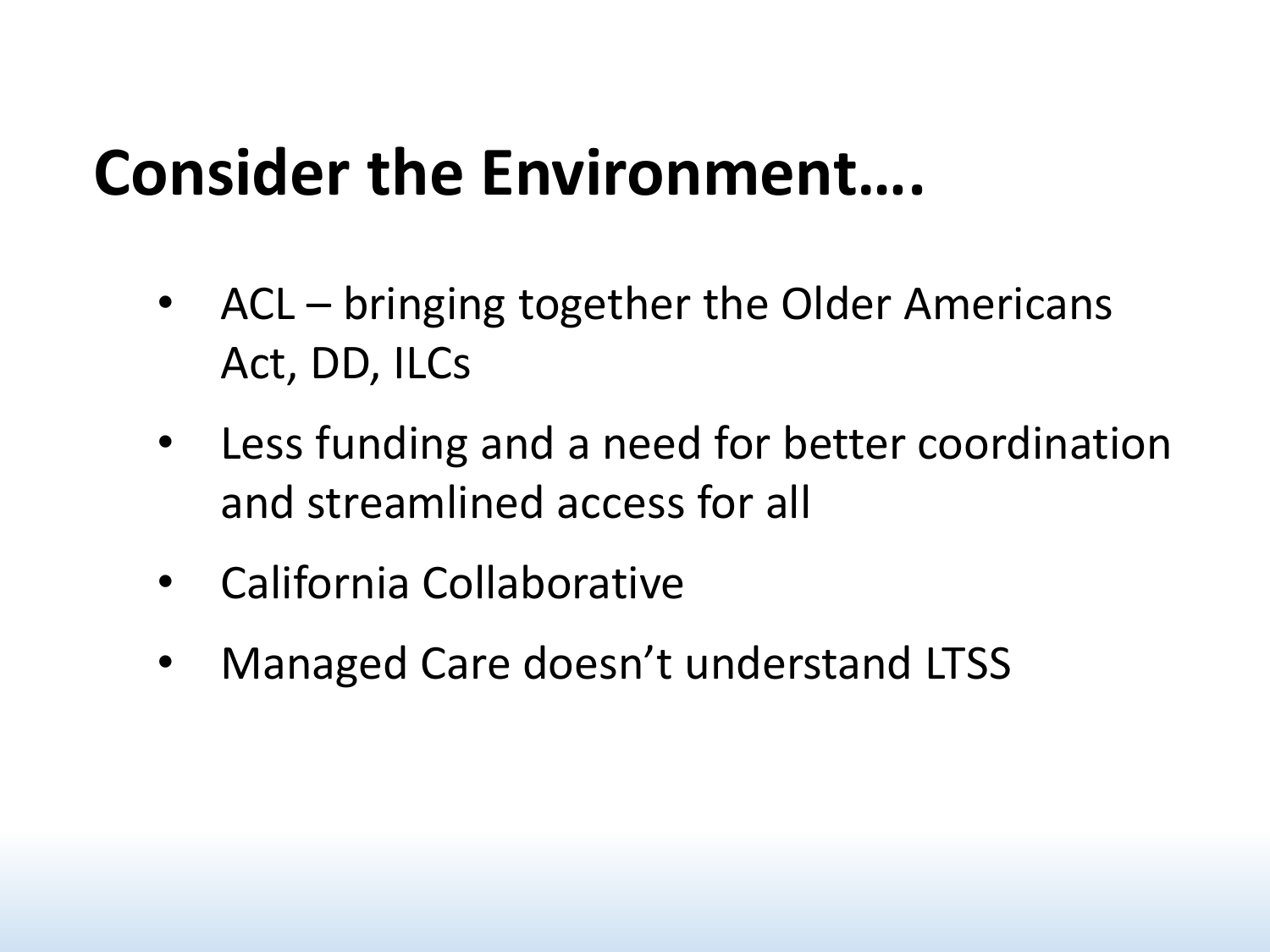# **Q&A**

Use the "raise-hand" icon to join the discussion! Or send us your comments and questions via the questions box.